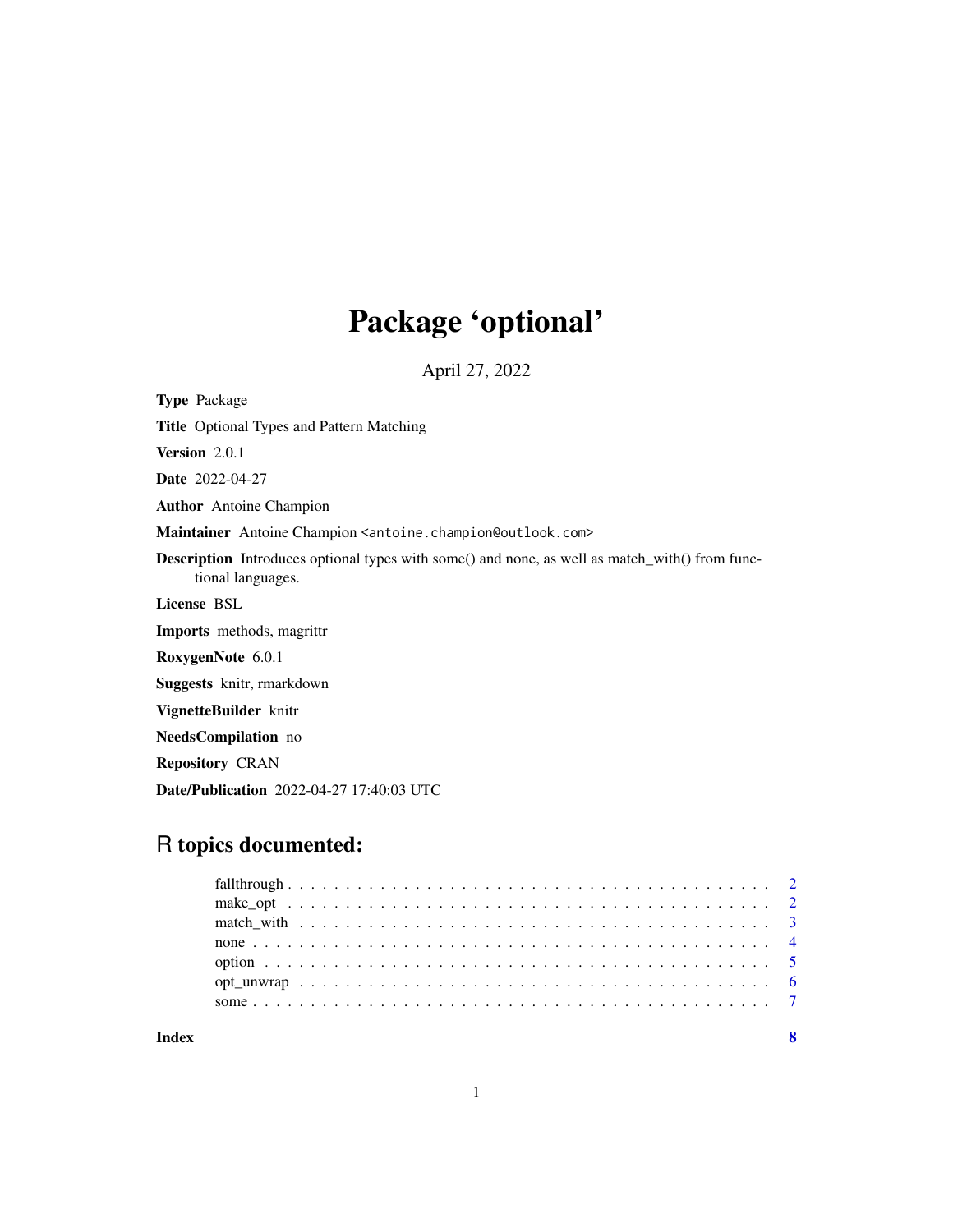<span id="page-1-0"></span>

#### Description

Permit a pattern matching to continue even if its argument is executed.

#### Usage

fallthrough(fun)

#### **Arguments**

fun A result function used in make\_opt()

## Details

fallthrough(fun) can be applied to a result function fun inside a match\_with() pattern. If there is a match, this will make the pattern matching continue through the other conditions at the end of the result function fun. match\_with(variable,pattern, fallthrough(result-function),...

#### Examples

```
library(magrittr)
a < -4match_with(a,
  . %>% if (. %% 2 == 0).,
  fallthrough( function() "This number is even" ),
  . %>% if ( sqrt(.) == round(sqrt(.)) ).,
  function() "This number is a perfect square"
\lambda## [1] "This number is even"  "This number is a perfect square"
```
make\_opt *Make optional*

#### Description

Make an existing function accepting and returning optionals.

#### Usage

```
make_opt(fun, stop_if_none = FALSE, fun_if_none = NULL)
```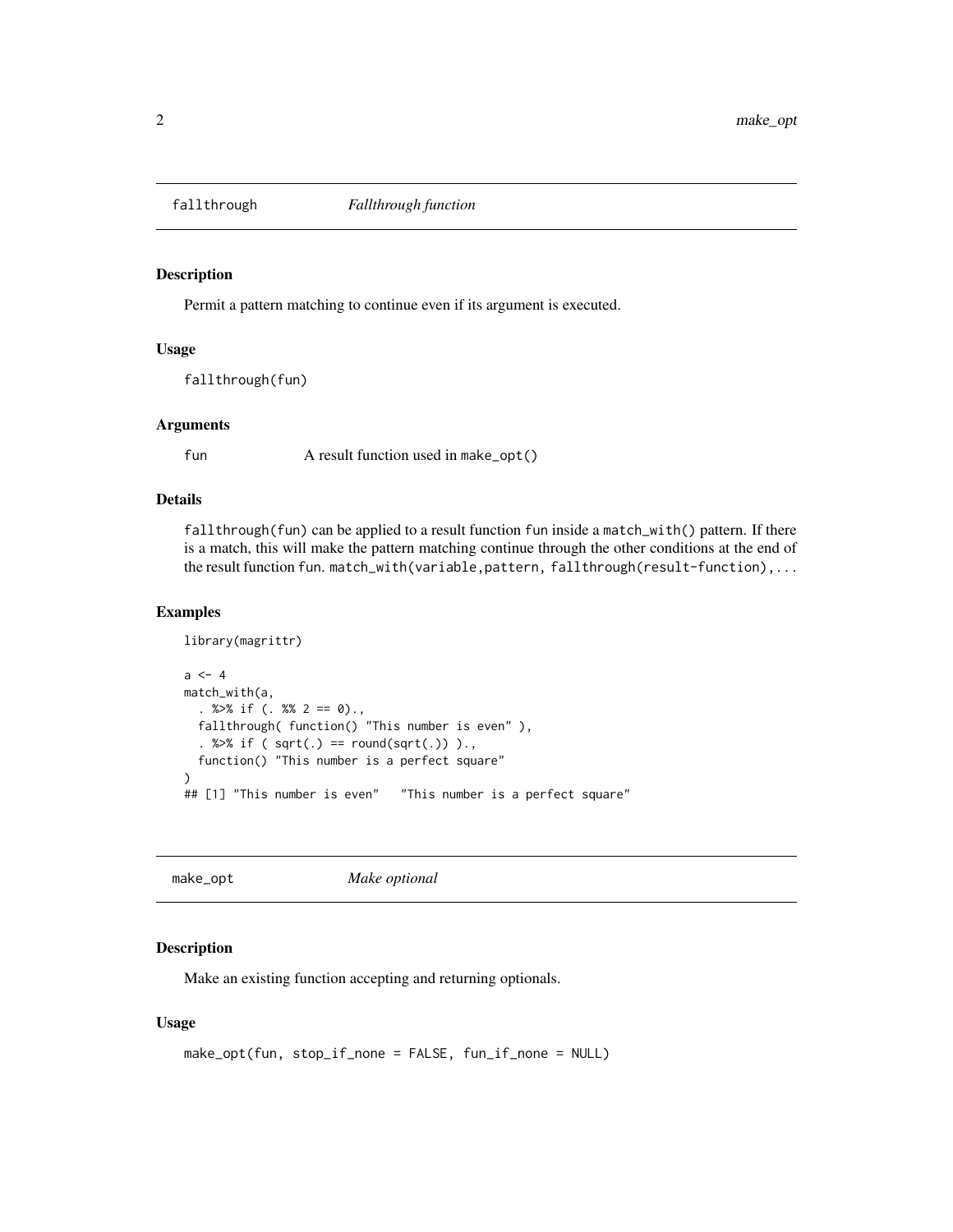# <span id="page-2-0"></span>match\_with 3

#### Arguments

| fun          | The function to make optional, might be any function.                                                                                                     |
|--------------|-----------------------------------------------------------------------------------------------------------------------------------------------------------|
| stop_if_none | If true, f_opt() will stop and return none if one of the arguments provided is<br>none. Else, none will be sent as NULL to the function. *Default: FALSE* |
| fun_if_none  | If not null, will be executed if an argument is none. *Default: NULL*                                                                                     |

# Details

- 1. Every optional argument passed to f\_opt() will be converted to its original type before being sent to f(). If one or more of them is none, several behaviors are available (see argument list).
- 2. If f() returns null, or if an error is thrown during its execution, then f\_opt() returns none. Else it will return option( $f(\ldots)$ ).

#### Value

The optional function. To be used with the same parameters than fun().

#### See Also

option(), none(), match\_with()

# Examples

c\_opt <- make\_opt(c) c\_opt(option(2), none, option(5)) ## [1] 2 5 c\_opt() ## [1] "None"

match\_with *Match With*

# Description

Function to check a variable using pattern matching.

# Usage

 $match\_with(x, \ldots)$ 

#### Arguments

|          | The variable to pattern-match                                                     |
|----------|-----------------------------------------------------------------------------------|
| $\cdots$ | Pairs of one pattern (value or list or magrittr sequence) and one result function |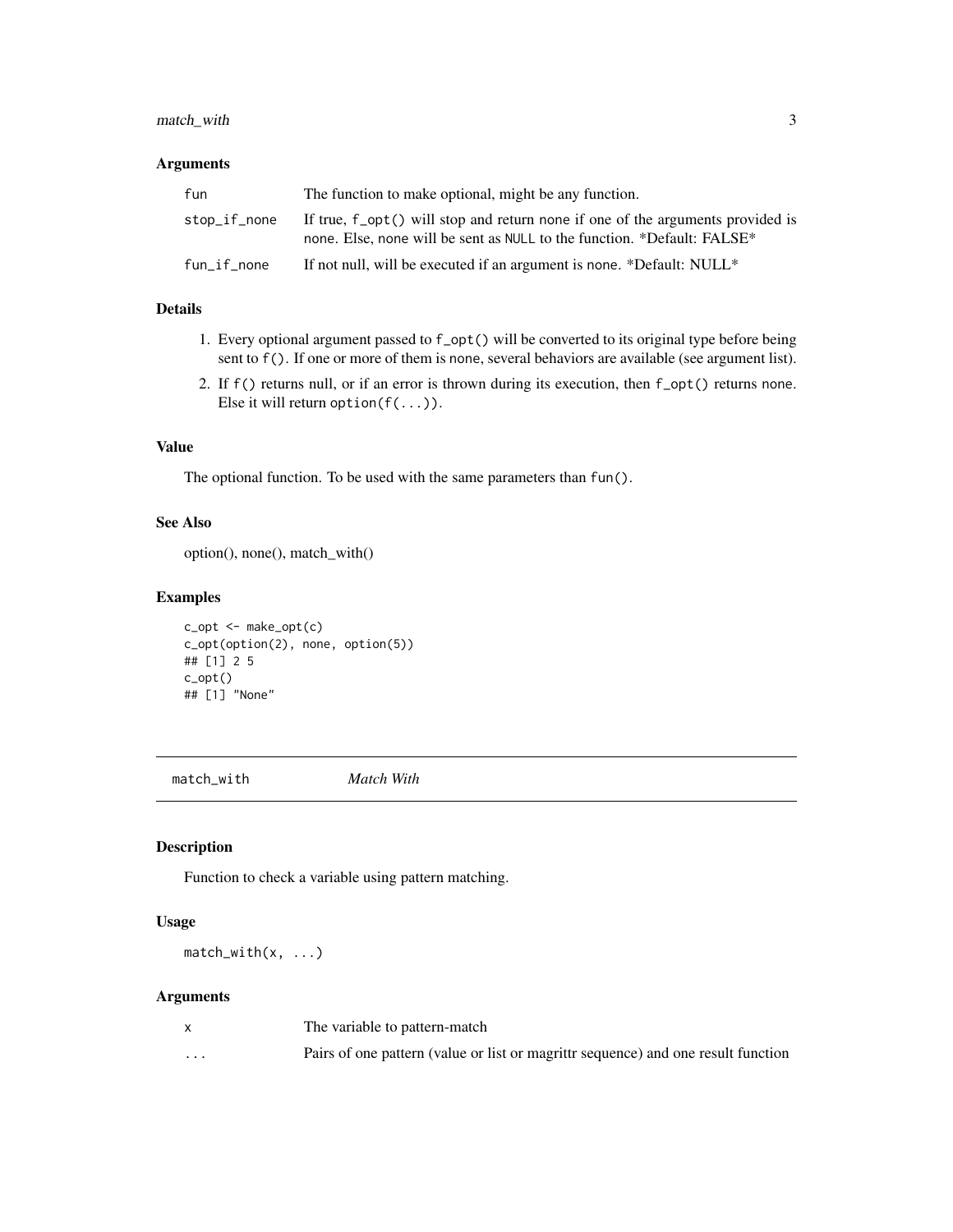#### <span id="page-3-0"></span>Details

match\_with(variable,pattern, result-function,... If variable matches a pattern, result-function is called. For comparing optional types, it is a better habit to use match\_with than a conditional statement.

- 1. Each pattern can be either:
	- an object or a primitive type (direct comparison with variable),
	- a list (match if variable is in the list),
	- a magrittr functional sequence that matches if it returns variable . The dot . denotes the variable to be matched.
- 2. If result-function takes no arguments, it will be called as is. Else, the only argument that will be sent is variable. You can also use the fallthrough function fallthrough() to permit the matching to continue even if the current pattern is matched.

#### See Also

option(), none

#### Examples

```
library(magrittr)
a \leq -5match_with(a,
 . %>% option(.), paste,
 none, function() "Error!"
)
## [1] 5
match_with(a,
 1, function() "Matched exact value",
 list(2, 3, 4), function(x) paste("Matched in list:", x),
 . %>% if (. > 4) ., function(x) paste("Matched in condition:", x)
\mathcal{L}## [1] "Matched in condition: 5"
```

| none | None |
|------|------|
|------|------|

#### Description

Indicates an invalid variable. Might be returned by an optional function (see ?make\_opt())

#### Usage

none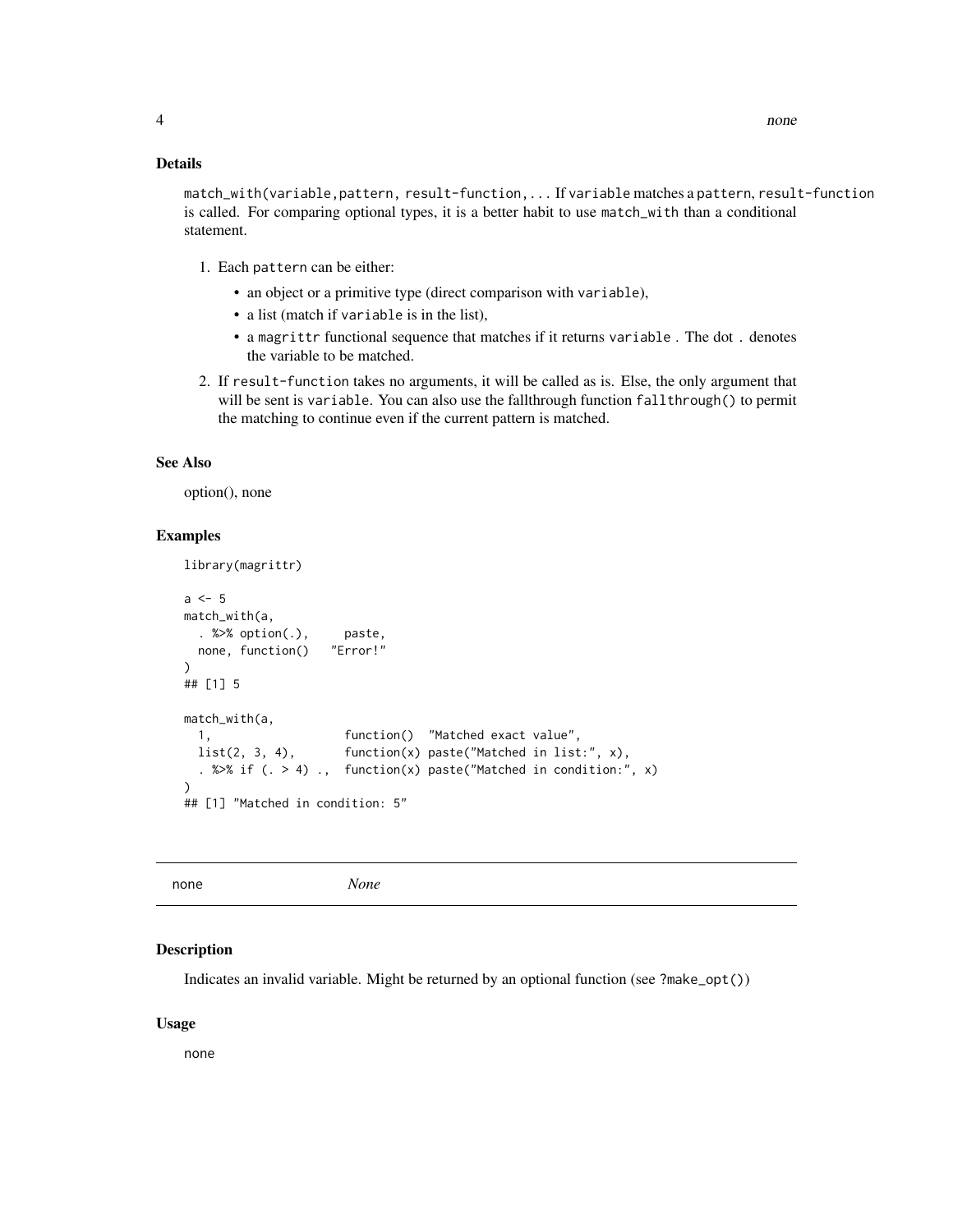#### <span id="page-4-0"></span>option 5

# Format

An object of class optional of length 1.

# See Also

option(), opt\_unwrap()

# Examples

 $a \leftarrow$  none a ## [1] None

option *option*

# Description

Make a variable optional.

option is an object wrapper which indicates whether the object is valid or not.

#### Usage

option(arg)

# Arguments

arg The variable to make optional

# Details

Note that  $option(option(i)) == option(i)$  and  $option(none) == FALSE$ 

Operators and print will have the same behavior with an optional than with its base type.

# Value

arg as optional

#### See Also

none, opt\_unwrap(), make\_opt()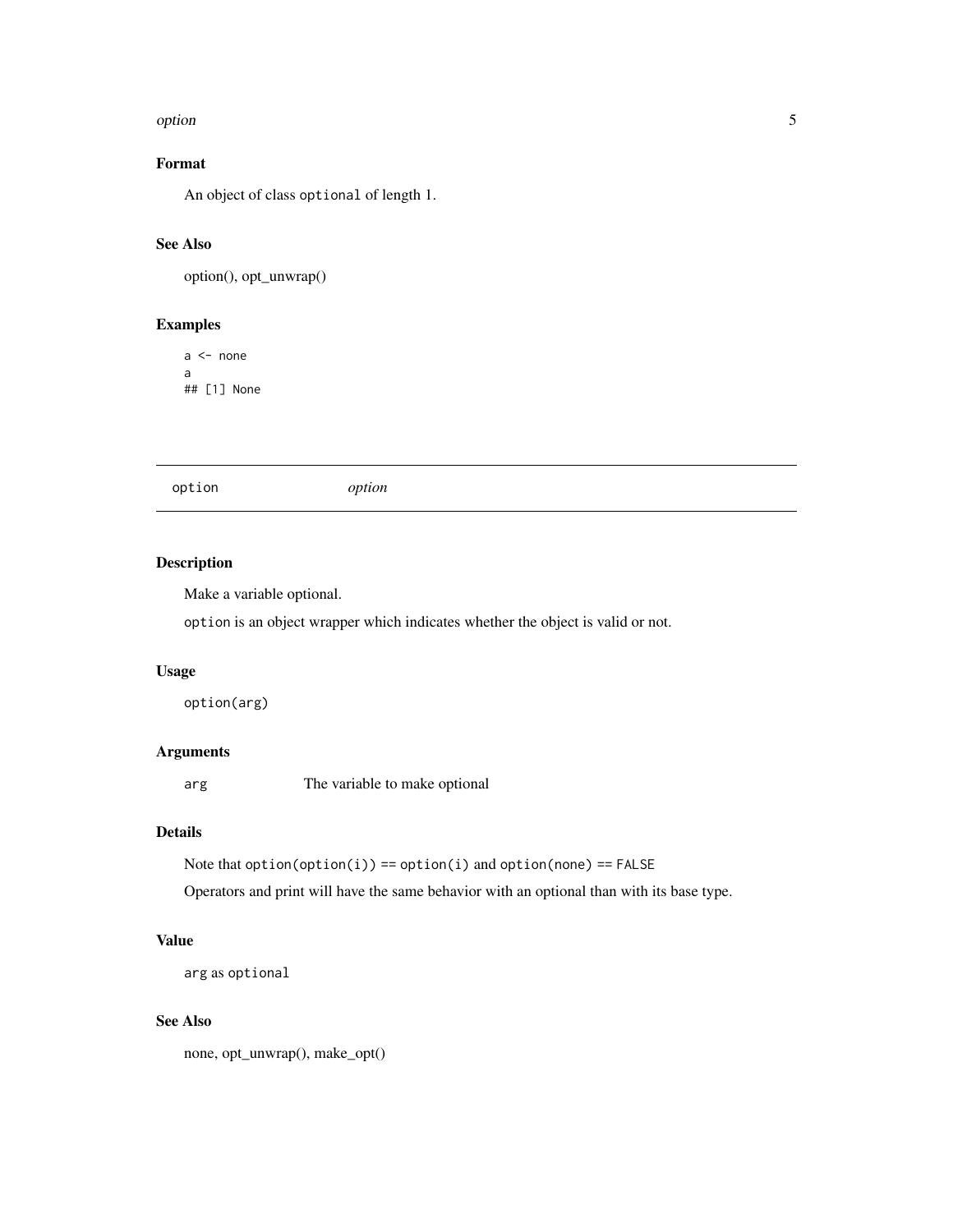#### Examples

```
a \leftarrow option(5)
class(a)
## [1] "optional"
a == 5## [1] TRUE
a
## [1] 5
```
opt\_unwrap *Option Unwrap*

# Description

Cast an optional object to its base type.

# Usage

opt\_unwrap(opt)

# Arguments

opt The optional variable to cast back

# Details

Since an optional can be used the same way as its base type, there is no known scenario where this function might be useful.

# Value

The object wrapped in opt. NULL if opt is none.

# See Also

make\_opt(), match\_with()

# Examples

```
a \leftarrow option(5)
class(a)
## [1] "optional"
a <- opt_unwrap(a)
class(a)
## [1] "numeric"
```
<span id="page-5-0"></span>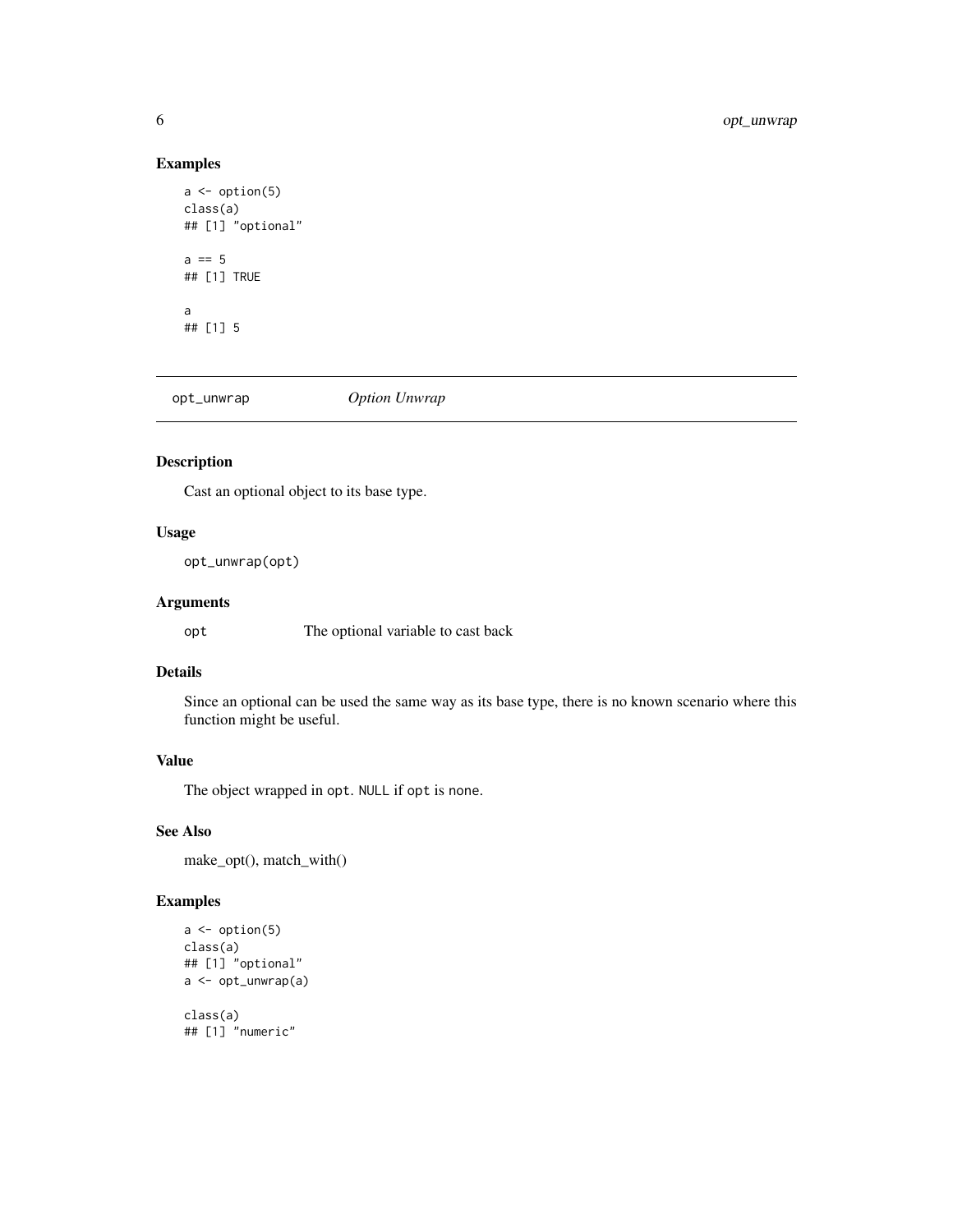<span id="page-6-0"></span>

# Description

Check if a optional object equals none

# Usage

some(arg)

# Arguments

arg The variable to check existence

# Value

TRUE if arg is an optional variable and if it is not none, else returns FALSE

#### See Also

option(), none a <- option(1) some(a) ## [1] TRUE b <- none some(b) ## [1] FALSE